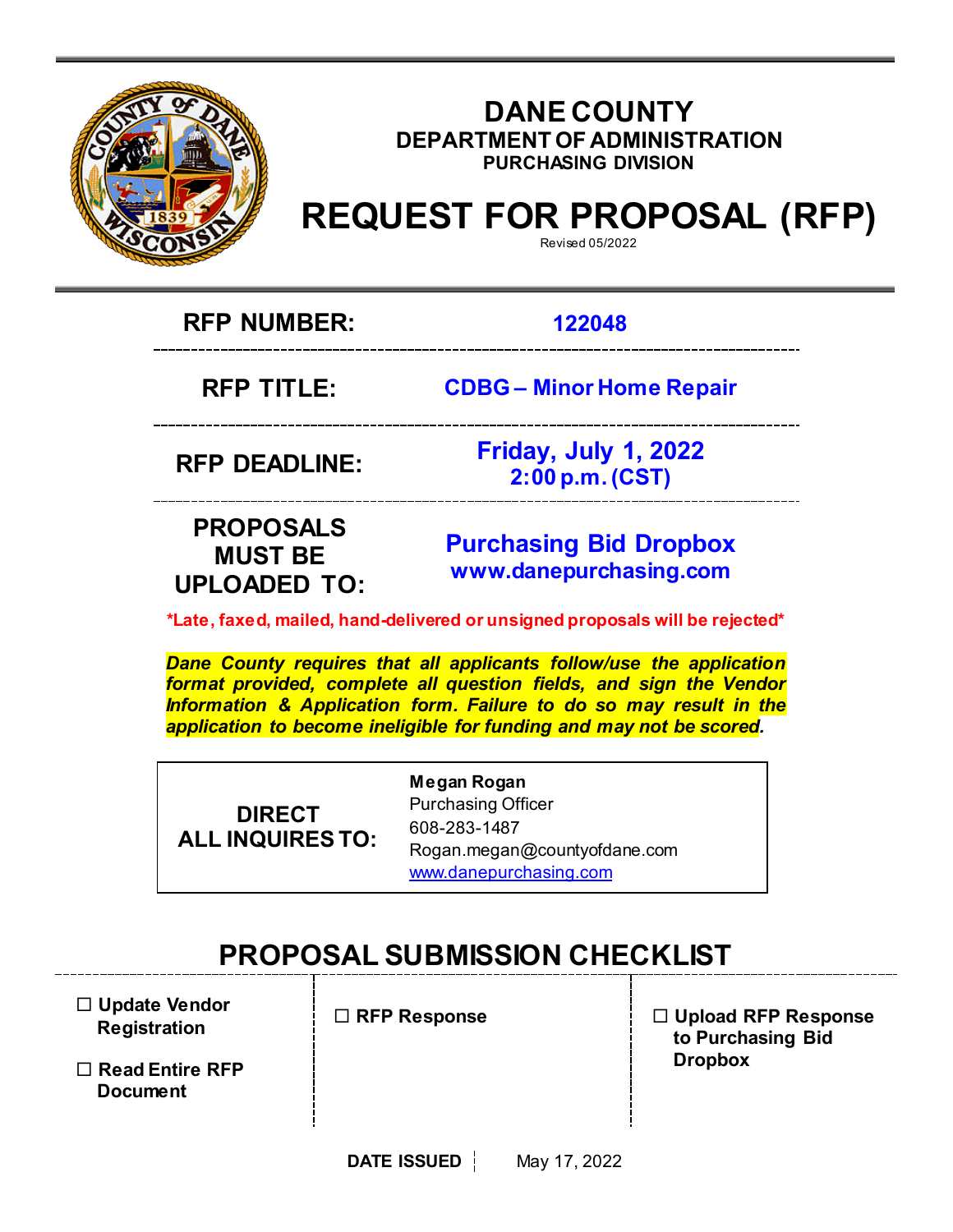# **Table of Contents**

# **1.0 RFP OVERVIEW**

- 1.1 Introduction
- 1.2 Clarification of the Specifications
- 1.3 Vendor Conference
- 1.4 Calendar of Events
- 1.5 Evaluation Criteria
- 1.6 Submittal Instructions

# **2.0 PROJECT OVERVIEW AND SCOPE OF SERVICES**

- 2.1 Definitions and Links<br>2.2 Scope of Services/Sp
- Scope of Services/Specification Overview

# **3.0 PROPOSAL PREPARATION REQUIREMENTS**

- 3.1 Attachment A Vendor Information
- 3.2 Need and Justification
- 3.3 Beneficiaries
- 3.4 Project Approach
- 3.5 Experience and Qualifications
- 3.6 Financial Information<br>3.7 Mandatory Requirem
- Mandatory Requirements

# **4.0 REQUIRED FORMS**

- 4.1 Attachment A Vendor Information
- 4.2 Attachment B Dane County Application for 2023 CDBG Funds Major Home Rehab

# **5.0 APPENDICES**

**Appendix A – Dane County Urban County Consortium members**

**Appendix B – Oral Presentation Question** 

**Appendix C – CDBG Minor Home Repair Assistance – Grant Program Standards** 

**Appendix D – CDBG/HOME Program Rehabilitation Manual**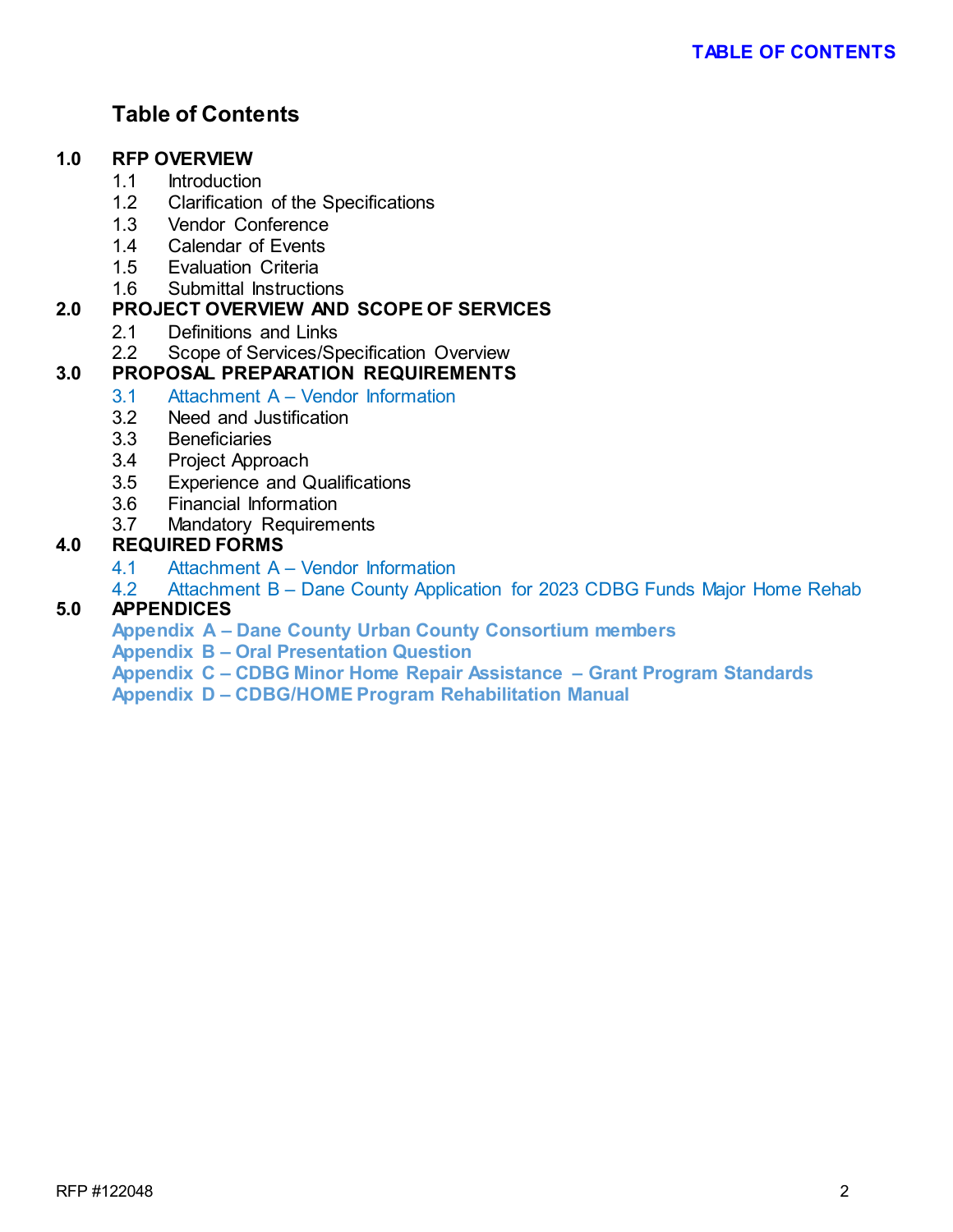#### **1.0 RFP OVERVIEW**

#### **1.1 Introduction**

The purpose of this document is to provide interested parties with information to enable them to prepare and submit a proposal according to the specifications set forth within this document.

The County intends to use the results of this process to award a contract or issue of purchase order for the product(s) and or services(s) stated.

**The Dane County Purchasing Division is the sole point of contact for questions and issues that may arise during the RFP process.**

**Dane County requires that all applicants follow/use the application format provided, complete all question fields, and sign the Vendor Information & Application form. Failure to do so may result in the application to become ineligible for funding and may not be scored.**

**The amount of funding available for this project is unknown at this time. The funding of this project is contingent upon Dane County's receipt of Community Development Block Grant and/or HOME Investment Partnership program funds from the federal department of Housing and Urban Development.**

#### **1.2 Clarification of the Specifications**

All inquiries concerning this RFP must be **emailed** to the **person indicated on the cover page** of the RFP Document.

Any questions concerning this RFP must be submitted in writing by e-mail on or before the stated date on the **Calendar of Events** (Section 1.4).

Proposers are expected to raise any questions, exceptions, or additions they have concerning the RFP document at this point in the RFP process. If a proposer discovers any significant ambiguity, error, conflict, discrepancy, omission, or other deficiency in this RFP, the proposer should immediately notify the contact person of such error and request modification or clarification of the RFP document.

Proposers are prohibited from communicating directly with any employee of Dane County, except as described herein. No County employee or representative other than those individuals listed as County contacts in this RFP is authorized to provide any information or respond to any question or inquiry concerning this RFP.

# **1.3 Vendor Conference**

There will not be a vendor conference.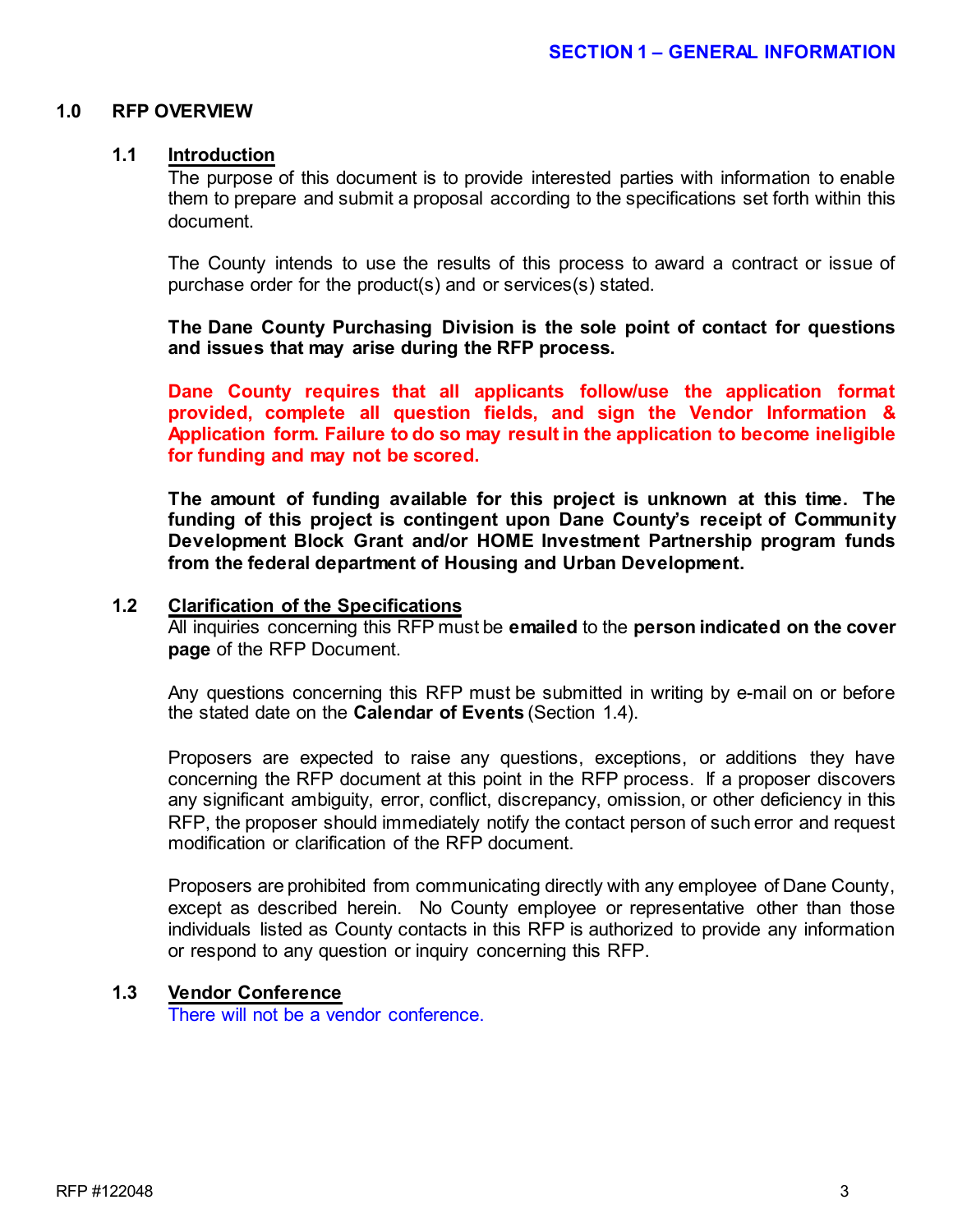## **1.4 Calendar of Events**

Listed below are specific and estimated dates and times of actions related to this RFP. The actions with specific dates must be completed as indicated unless otherwise changed by the County. In the event that the County finds it necessary to change any of the specific dates and times in the calendar of events listed below, it will do so by issuing an addendum to this RFP and posting such addendum on the Dane County [website.](http://www.danepurchasing.com/) There may or may not be a formal notification issued for changes in the estimated dates and times.

| <b>DATE</b>             | <b>EVENT</b>                                                                     |
|-------------------------|----------------------------------------------------------------------------------|
| May 17, 2022            | <b>RFP</b> Issued                                                                |
| June 23, 2022           | Last day to submit written inquiries (2:00 p.m. CST)                             |
| June 25, 2022           | Addendums or supplements to the RFP posted on<br>the Purchasing Division website |
| July 1, 2022            | Proposals due (2:00 p.m. CST)                                                    |
| Week of August 15, 2022 | Oral Presentations by invited vendors                                            |
| Fourth Quarter of 2022  | Notification of intent to award sent to vendors                                  |
| Spring of 2023          | Contract start date (subject to change based on                                  |
|                         | County's notice of CDBG & Home allocation from                                   |
|                         | HUD).                                                                            |

If funding is awarded, funds will not be available until (at minimum):

- 1. A Contract Agreement is executed between the award recipient and Dane County;
- 2. Pre-award compliance requirements are met by award recipient. These vary depending on the nature of the project, and may include but not limited to completion of an Environmental Review; evidence of adequate record-keeping system; and obtaining necessary permits.

**Please keep in mind that a contract agreement cannot be executed until HUD has approved Dane County's 2023 Annual Action Plan. Timing of the submission and approval of Dane County's Annual Action Plan varies depending on HUD's announcement of the annual entitlement allocations, which is generally 3-4 months into the program year.** 

### **1.5 Evaluation Criteria**

In order to be evaluated, programs must: 1) be an eligible activity, 2) be located in, or provide services to, residents of one of the member communities of the Dane County Urban County Consortium, 3) address one of the funding priority areas established by the CDBG Commission, 4) not be a HUD listed debarred or ineligible contractor, and 5) if CDBG eligible, meet one of the three national objectives. Applications deemed eligible will be presented to the CDBG Commission Application Review Team.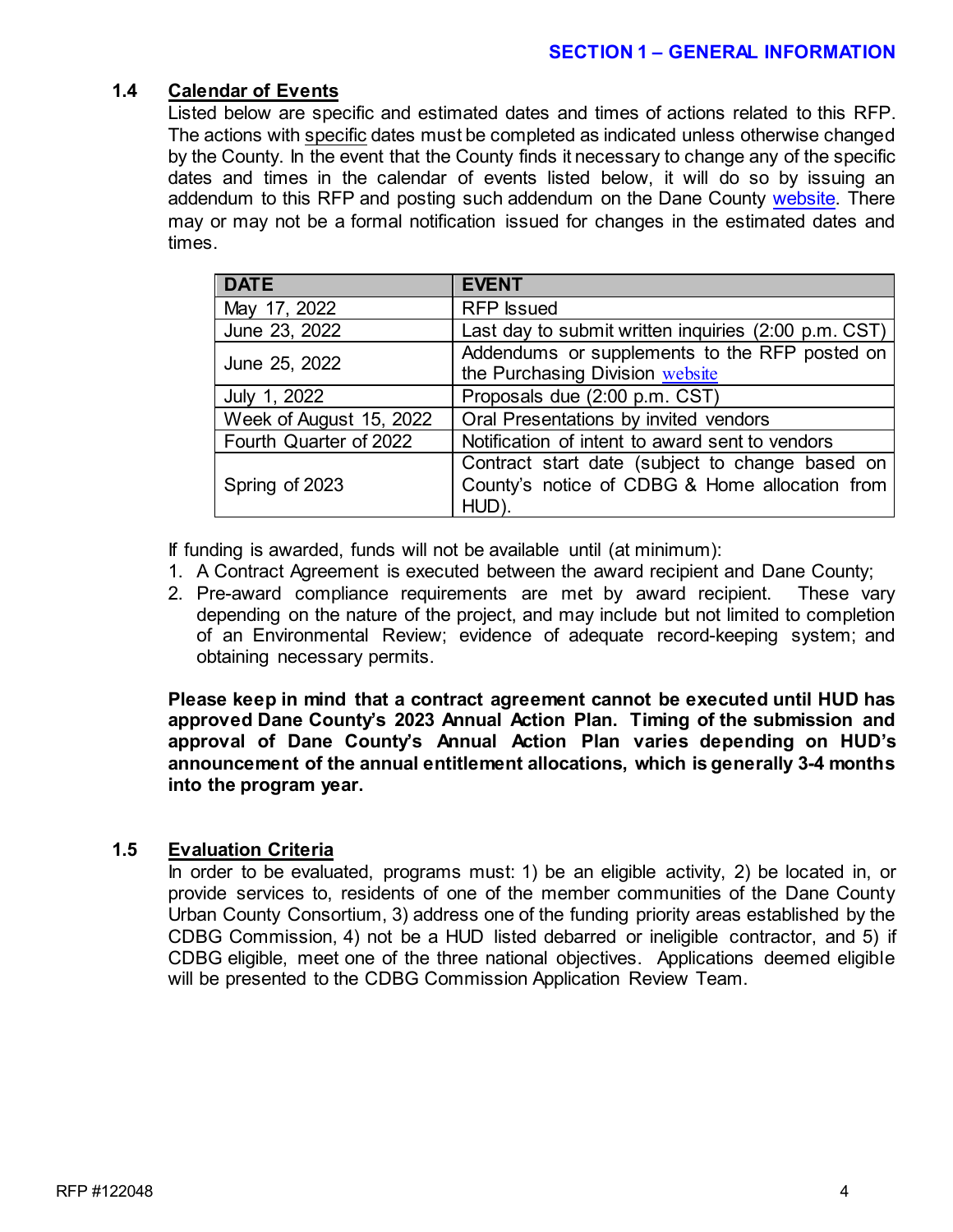# **SECTION 1 – GENERAL INFORMATION**

**Application Review Criteria** Item **International Maximum Points** 1. National Objective- Need and National Objective- Need and 30 2. Project Approach 30 3. Experience and Qualifications 15 4. Financial Information 15 5. Past Performance 15 6. Partnerships 3. 15 TOTAL POINTS 100

The Application Review Team will evaluate the applications using the following criteria:

For 2023 the criteria in the Requests for Proposals (RFPs) for each application are delineated and tailored to the nature of the application. The definition and location of the items that are part of the review criteria will vary from one application template to the next but each follows the same order. In general the definitions used are:

#### **Meeting a National Objective- Need and Justification (30 points maximum):**

The program overview adequately describes the problem that is being addressed by the proposed project (worth up to **5 points**). Statements are substantiated and related to the needs and the priorities in the 2020-2024 Consolidated Plan (worth up to **5 points**). Provides a description of how funds may be targeted to areas of greatest need (worth up to **10 points**).

How accessible is the program geographically to low-and-moderate income persons? Additional points will be given to projects physically located in census tracts where 47.8% of the population is considered low-and-moderate income, or projects that contain components that locate the services in close proximity to the population to be served (i.e. community pop-ups) (worth up to **10 points**).

### **Project Approach (30 points maximum):**

The application describes what the program/project will do; how it will be implemented, operated, and administered within a realistic time period; how it will be provided; and how low-income participants will access services. The description should include:

- A description of the work that will be undertaken and a description of how the work will address the identified problem (worth up to **5 points**).
- A work plan for how the project/program will be organized, implemented, operated, and administered, and the timeline and milestones from initiation to completion. Work on the project - meaning funds will be spent - will begin in 2023. (worth up **10 points**),
- Outreach and marketing initiatives that will be implemented to inform potential participants and to ensure that they are aware of the services/activities to be provided (worth up to **5 points**).
- Outcomes are identified and can reasonably be expected to be achieved (worth up to **8 points**).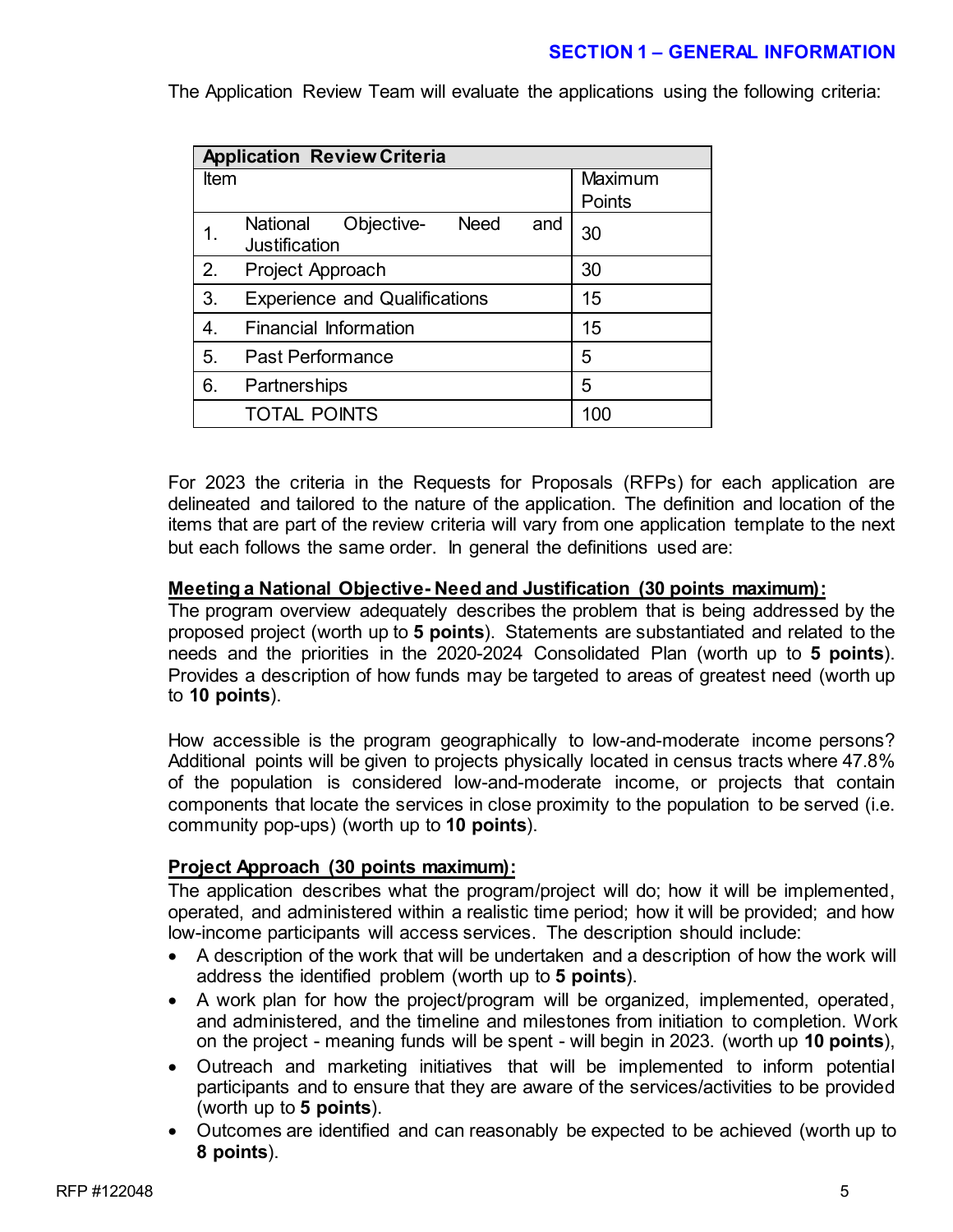## **SECTION 1 – GENERAL INFORMATION**

• If the project requires temporary displacement, indicates the number of households and describes specific assistance to be provided to households temporarily displaced (worth up to **2 points**. Maximum points awarded if no displacement).

# **Experience and Qualifications (15 points maximum):**

The application provides documentation to justify the organization's capacity to conduct this project. The project is consistent with the mission of the organization.

- The organization has undertaken projects of similar complexity to the one for which funds are being requested (worth up to **4 points**).
- There are staff resources with the skills and experience to administer and conduct an accountable and responsible project (worth up to **7 points**).
- There appears to be adequate board and management oversight along with a commitment to quality and service improvement (worth up to **4 points**).

### **Financial Information (15 points maximum):**

The application clearly explains and justifies each proposed budget line item and why CDBG and/or HOME funding is required to make the project viable. An explanation in included on the basis for the cost estimates for the project. The budget is realistic. The organization is financially stable. Efforts have been made to secure and to leverage other funding for the project. The application identifies eligible sources of match, if required. Certain types of projects may also be required to submit: a budget summary, detailed project budget, prior- or current-year operating costs, and a 15-year operating budget (worth up to **15 points**).

# **Past Performance (5 points maximum):**

If the organization has been previously funded, a review of past expenditures and performance shows that the organization has been able to meet timelines and goals in a reasonable fashion, i.e., no unexpended dollars from prior years. Compliance with the contract will include, but not be limited to, submission of reports, adherence to scope of services, and quality of work. (Worth up to **5 points**). New applicants will be automatically awarded 5 points.

### **Partnerships (5 points maximum):**

Identifies any partnerships that have been or will be formed to ensure the success of the project (worth up to **5 points**).

### **1.6 Submittal Instructions**

Proposals must be received in the Purchasing – Bid Dropbox located on the [www.danepurchasing.com](http://www.danepurchasing.com/) website no later than the date and time indicated within the RFP Deadline field on the RFP Cover Page or addenda. Late, faxed, mailed, handdelivered, or unsigned proposals will be rejected unless otherwise specified. Dane County is not liable for any cost incurred by proposers in replying to this RFP.

All proposals **must be saved as one PDF file** unless otherwise specified within the RFP document and the file name shall include the RFP# and name of business submitting proposal.

Example of how to name the files: 120012 – Vendor Name – RFP Response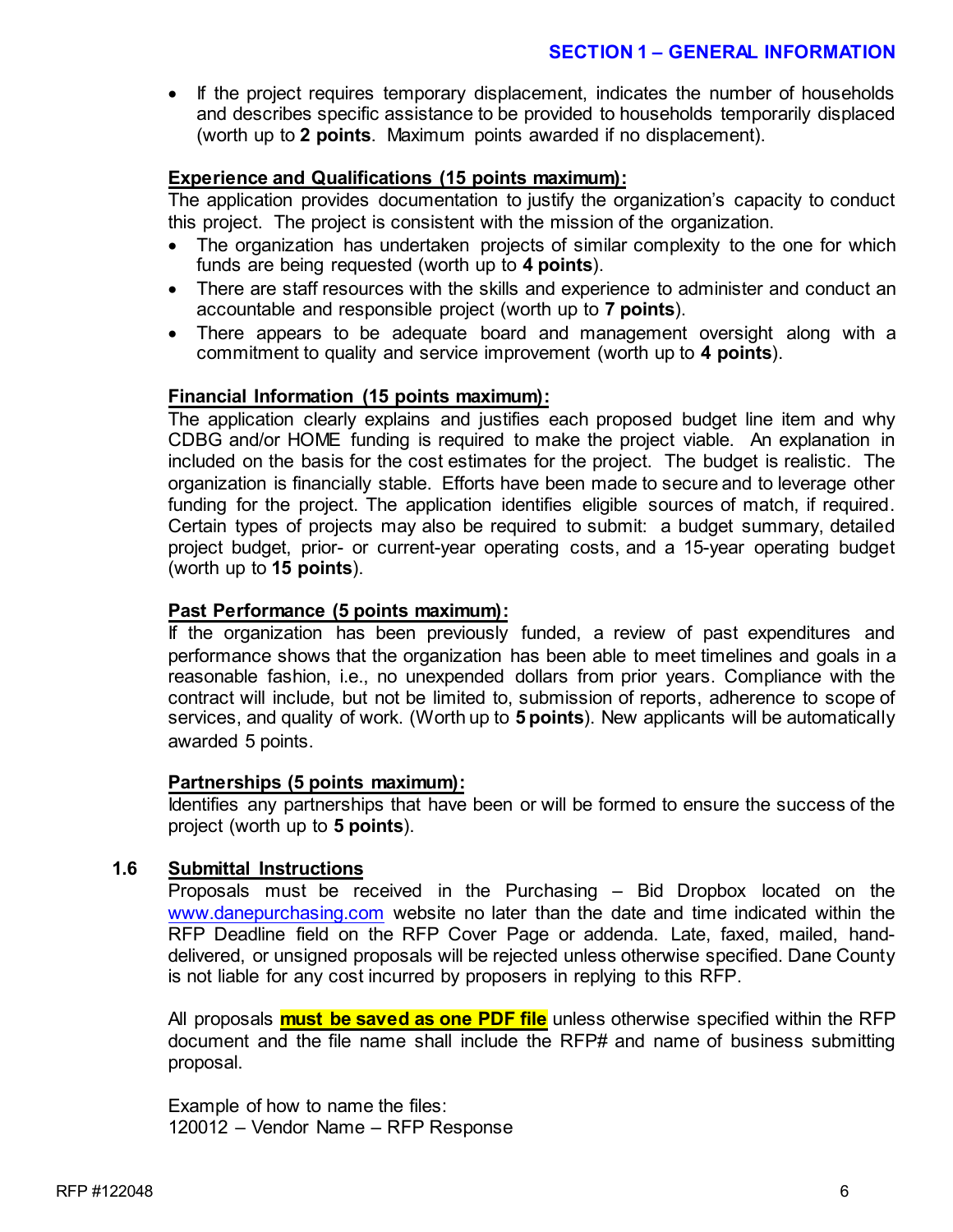To Submit a Proposal:

- 1. Go to [www.danepurchasing.com](http://www.danepurchasing.com/) and click on Purchasing Bid Dropbox or click on the Open RFP's and Bids page link.
- 2. Click on the Submit a Bid button within the green Purchasing Bid Dropbox.
- 3. Type in the Email, First Name, Last Name and Company information and click Continue.
- 4. Drag and drop the RFP files one at a time into the "Drag files here" box.
- 5. After all files have been placed into the "Drag files here" box, click on the blue Upload button.
	- a. The file upload status can be seen for each document uploaded.
	- b. After each document reaches 100%, it will say "Uploaded".
- 6. Confirm all files have been uploaded and then close out of the window.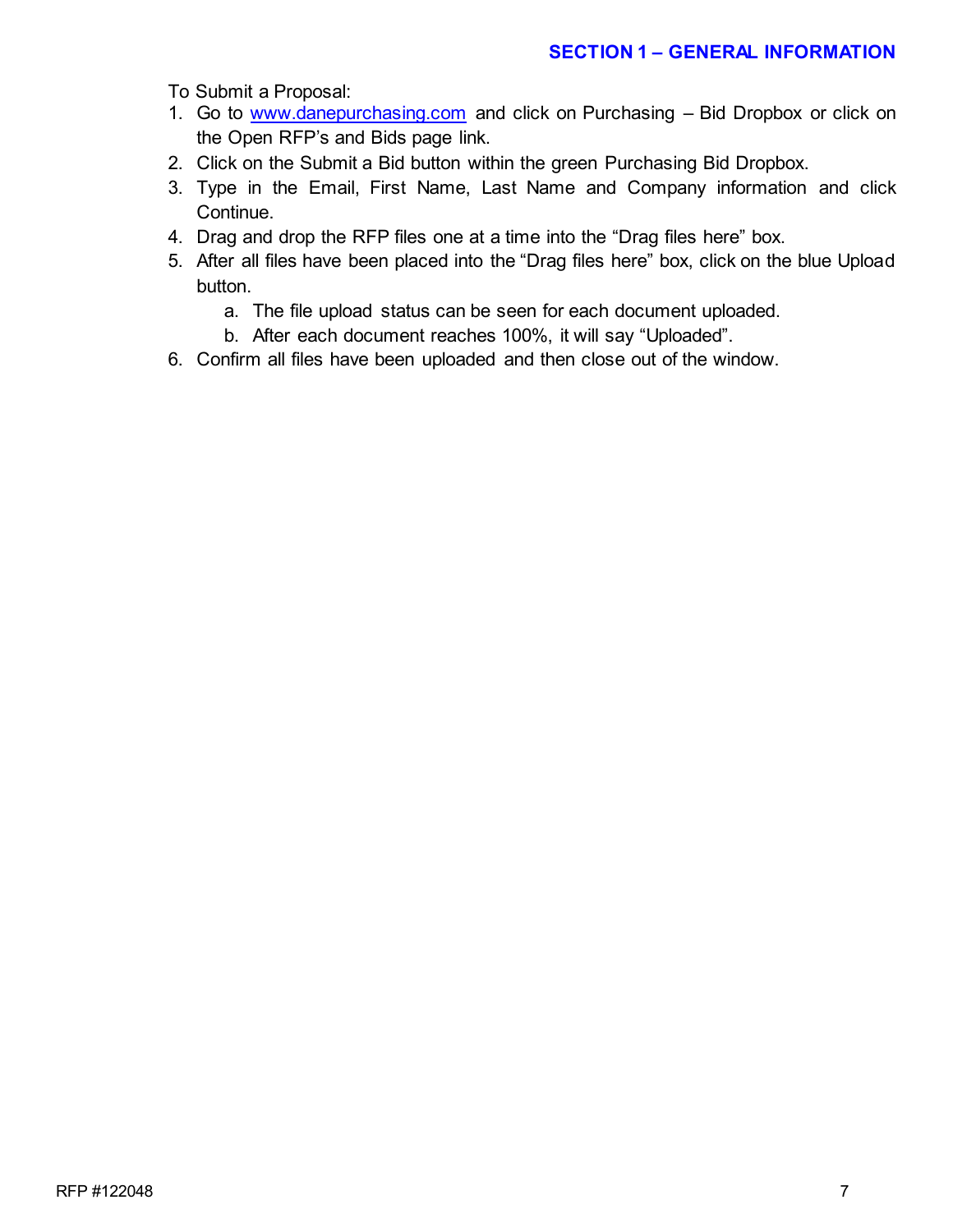#### **2.0 PROPOSAL OVERVIEW AND SCOPE OF SERVICES**

#### **2.1 Definitions and Links**

The following definitions and links are used throughout the RFP. **County:** Dane County **County Agency:** Department/Division utilizing the service or product. **Dane County Purchasing website:** [www.danepurchasing.com](http://www.danepurchasing.com/) **Fair Labor Practices websites:** [www.nlrb.gov](http://www.nlrb.gov/) and [http://werc.wi.gov](http://werc.wi.gov/) **Purchasing Proposer/Vendor/Firm/Contractor:** a company submitting a proposal in response to

this RFP.

#### **2.2 Scope of Services/Specification Overview**

#### **2.2.1 Project Description**

Dane County is soliciting applications from organizations interested in operating a minor home repair program in 2023 targeted to low-and-moderate income residents of singlefamily owner occupied housing located in the Dane County Urban County Consortium (Appendix A). Funding is expected to be available under the HUD-funded Community Development Block Grant (CDBG) program. Please refer to the attached document: *CDBG MINOR HOME REPAIR ASSISTANCE GRANT PROGRAM STANDARDS* for additional details (Appendix C).

#### **Eligible Applicants**

Public or private non-profit agencies or organizations including faith-based organizations, units of local government, and Community-Based Development Organizations.

#### **Project Basics**

Applicants may target the program to a specific community, a specific development, or to the entire Dane County Urban County Consortium.

Organizations selected as subrecipients to operate a major home rehabilitation program will be expected to comply with the requirements in the *CDBG Housing Rehabilitation Deferred Payment Loans Program Standards* for operating the program*.*

These include, in part:

- Marketing the program.
- Conducting initial intake and eligibility determinations of applicants.
- Providing information to the County on the addresses of each household requesting assistance in order for the County to conduct an environmental review.
- Not beginning any work on a home until the County issues a notice to proceed for that home.
- Documenting the size and combined income of each household receiving assistance, including collecting income documentation.
- Documenting the eligibility of the property receiving assistance.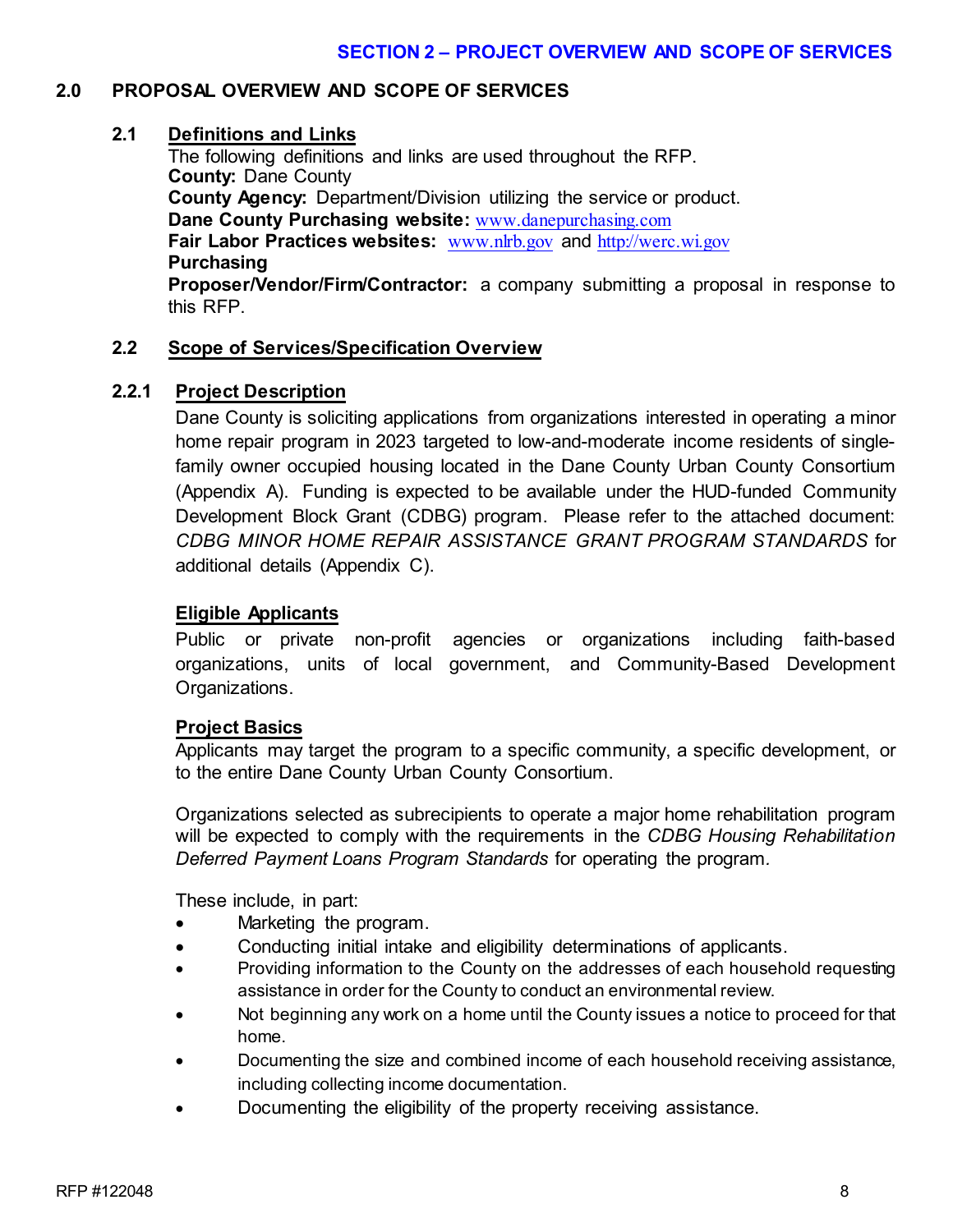# **SECTION 2 – PROJECT OVERVIEW AND SCOPE OF SERVICES**

- Conducting an on-site Housing Quality Standards (HQS) review of each property to document necessary repairs and note any areas where the home fails inspection.
- Performing initial cost estimates and work write-ups of the work to be done.
- Either completing the needed repairs and/or following the procurement requirements of 24 CFR 84.40-48 when needing to contract for repairs. This includes checking that contractors are not debarred or suspended from receiving federal funds and doing outreach to women, minority, and Section 3 business concerns. If procurement is done, then estimates/bids are to be shared with the homeowner and the homeowner must be able to select the most reasonable and responsive bids for the project.
- Providing the CDBG/HOME Program Specialist with the loan amount, title work, property appraisal, and household eligibility.
- Executing and filing with the Dane County Register of Deeds the mortgage and note.
- All work is to be completed in compliance with the requirements of the *Dane County CDBG Housing Rehabilitation – Deferred Payment Loans Program Standards* and the *Dane County CDBG and HOME Program Rehabilitation Standards*.
- At the time of work completion the homeowner will verify in writing that the work has been completed in a satisfactory manner and the Subrecipient will document completed work on a HUD Quality Standards Inspection and provide a letter stating that the property meets HUD HQS standards and any applicable local codes.
- Maintaining all required documentation and submitting reports in a timely fashion to the County.

### **Eligible Homeowners**

- a. Eligible program participants must occupy the home to be repaired and have no intent of discontinuing occupancy of the home in the foreseeable future.
- b. Eligible program participants must meet the Department of Housing and Urban Development (HUD) income requirements for low-and-moderate income households at the time of application.
- c. Eligible program participants must be current on property taxes for the assisted unit.

### **Eligible Properties**

- a. Existing owner-occupied, single-family, residential properties containing one dwelling unit.
- b. Manufactured housing is eligible when such housing constitutes part of the community's permanent housing stock (24 CFR 570.202 (a)(5)).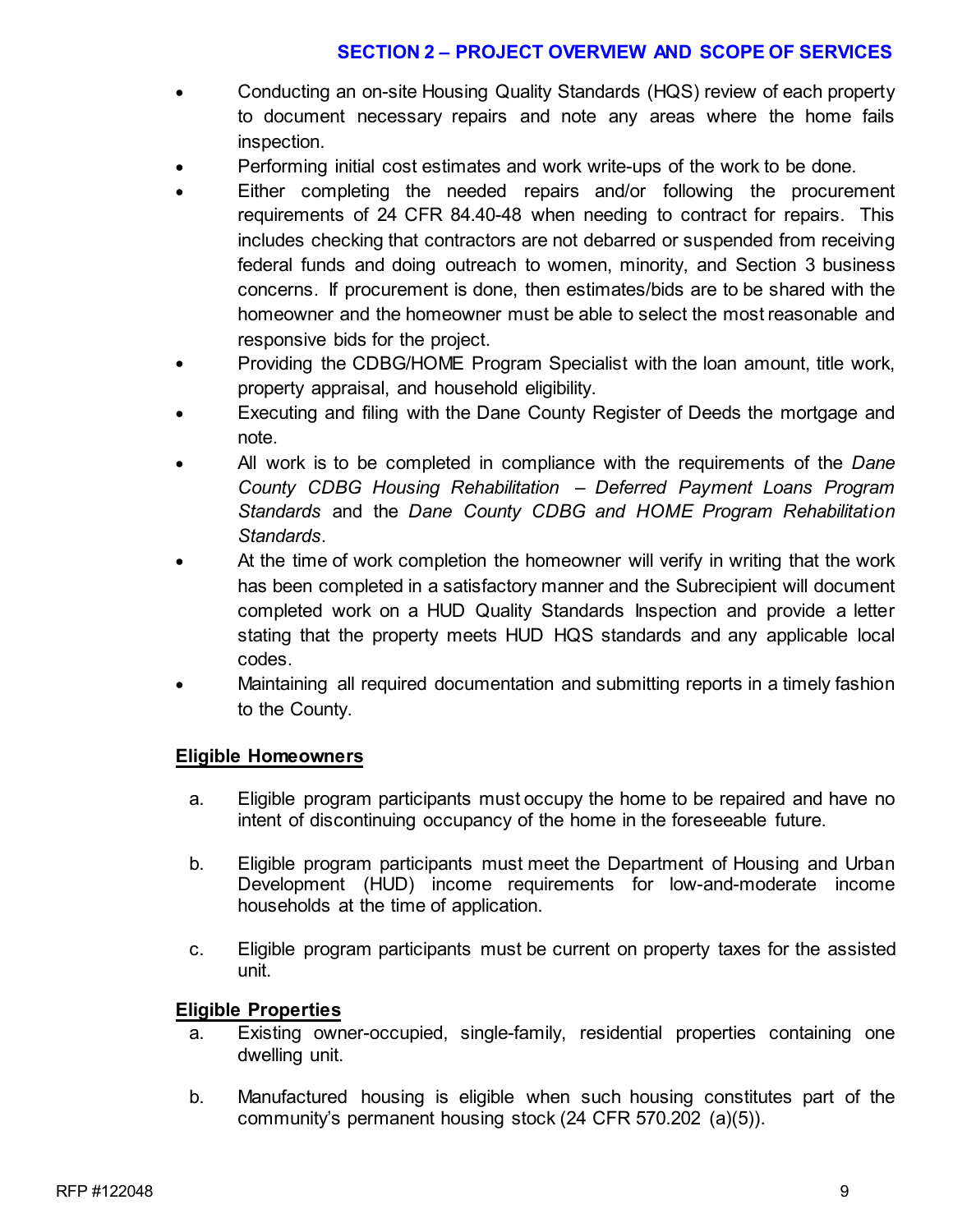## **SECTION 2 – PROJECT OVERVIEW AND SCOPE OF SERVICES**

- c. Property must be located in one of the participating municipalities of the Dane County Urban Consortium.
- d. The assessed value of the property may not exceed 95 percent of the median purchase price of a single-family house for Dane County as published by HUD**.**

# **Eligible Work Items**

In order for a repair to be eligible under the County's Minor Repair Assistance Grant Program it must correct a failing condition noted on a Housing Quality Standards Inspection Form. Repairs and/or modifications may also be made to allow accessibility to accommodate a disability. Repairs must be able to be completed within the household assistance limits of the program.

### **Eligible Work Items**

- Abatement of asbestos hazards
- Chimney repair or replacement or flue liner replacement
- Code repairs and upgrades for plumbing, heating, or electrical systems
- Exterior painting
- Foundation repair
- Gutter and downspout repair or replacement
- Wall and attic insulation
- Plumbing fixture repair or replacement
- Porch repair or reconstruction (including concrete stairs and stoops), including ramps for ADA accessibility
- Removal and replacement of deteriorated, hazardous concrete, excluding garage slab replacement
- Roof repair or replacement
- Installation of security devices, including smoke detectors and dead bolt locks
- Siding repair or installation of new siding to increase energy efficiency
- Replacement of stove or refrigerator to increase energy efficiency
- Window and door repair or replacement including storm doors

### *Rehabilitation does not include:*

Installation of luxury items, such as a swimming pool;

Costs of equipment, furnishings, or other personal property not an integral structural fixture, such as: a window air conditioner; or a washer or dryer (but a stove or refrigerator is allowed);

Labor costs for homeowners to rehabilitate their own property.

### **Type Of Assistance**

Assistance will be offered in the form of an annual grant of up to \$5,000 per household. Households may be served by the program in multiple years but are not to succeed a lifetime limit of \$15,000 in assistance. The Dane County Community Development Block Grant assistance limit is \$100,000 across programs.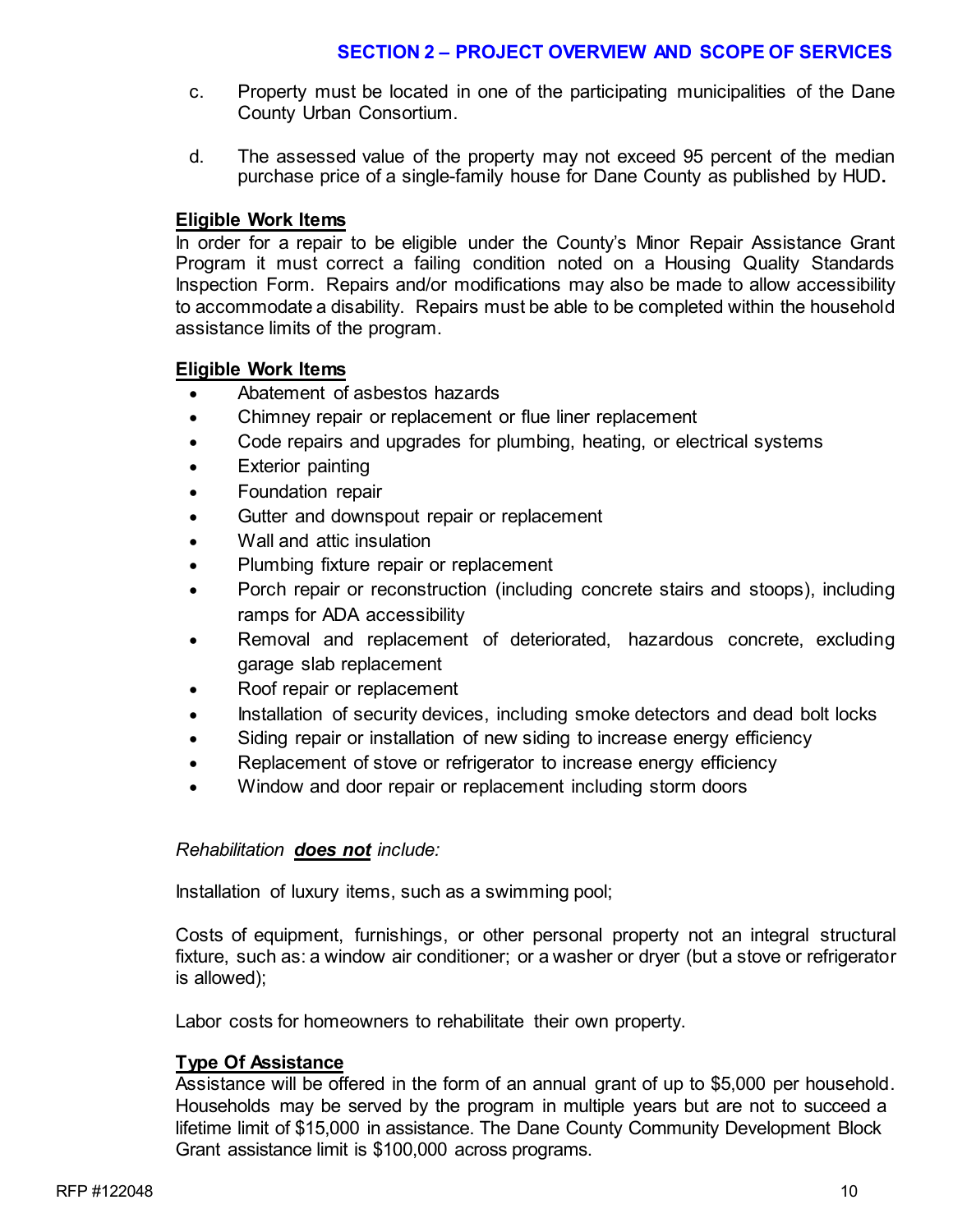#### **Rehabilitation Standards**

The work being undertaken must comply with the standards set forth in the *Dane County CDBG and HOME Rehabilitation Standards* that are intended to assure that improved housing is livable, healthful, safe, and physically sound. The housing must also meet handicapped accessibility requirements, where applicable**.** 

#### **Property Standards**

- a. The property must meet all applicable requirements of the Lead Safe Housing Rule 24 CFR 35.
- b. Any rehabilitation work must be done in compliance with the Dane County CDBG and HOME Program Rehabilitation Standards.

#### **Federal Labor Standards**

These HUD requirements apply to rehabilitation projects with 8 or more CDBG-assisted units and apply to the entire project, not just the portion funded by County CDBG funds. If a grant contract is awarded and Davis-Bacon will be triggered, labor standards requirements will be described in detail in the contract with the County. Additional information also can be obtained in the HUD *Contractor's Guide to Prevailing Wage Requirements for Federally-Assisted Construction Projects at [http://portal.hud.gov/hudportal/documents/huddoc?id=4812-LRguide.pdf.](http://portal.hud.gov/hudportal/documents/huddoc?id=4812-LRguide.pdf)* 

#### **2.2.2 Objectives:**

To promote the rehabilitation of existing owner-occupied housing as a means to maintain affordable housing for the residents of the Dane County Urban County Consortium.

### **2.2.3 Needs:**

- 1. Projects must assist low-and moderate-income persons in the participating municipalities of the Dane County Urban County Consortium.
- 2. It is expected that projects will meet community needs documented through "hard" data sources.
- 3. Any additional funding needed to make the project viable must be secured in order for a contract to be executed.
- 4. Projects must be shovel-ready, meaning that rehabilitation work will begin in the year in which the contract is awarded.
- 5. Projects must be delivered in a cost effective manner with measurable performance outcomes.
- 6. It is expected that all or a portion of funds will be targeted to areas of greatest need.

### **2.2.4 Current Operations**

The 2022 funds were awarded to Movin' Out, Inc. in the amount of \$60,029 and Project Home, Inc. in the amount of \$150,000.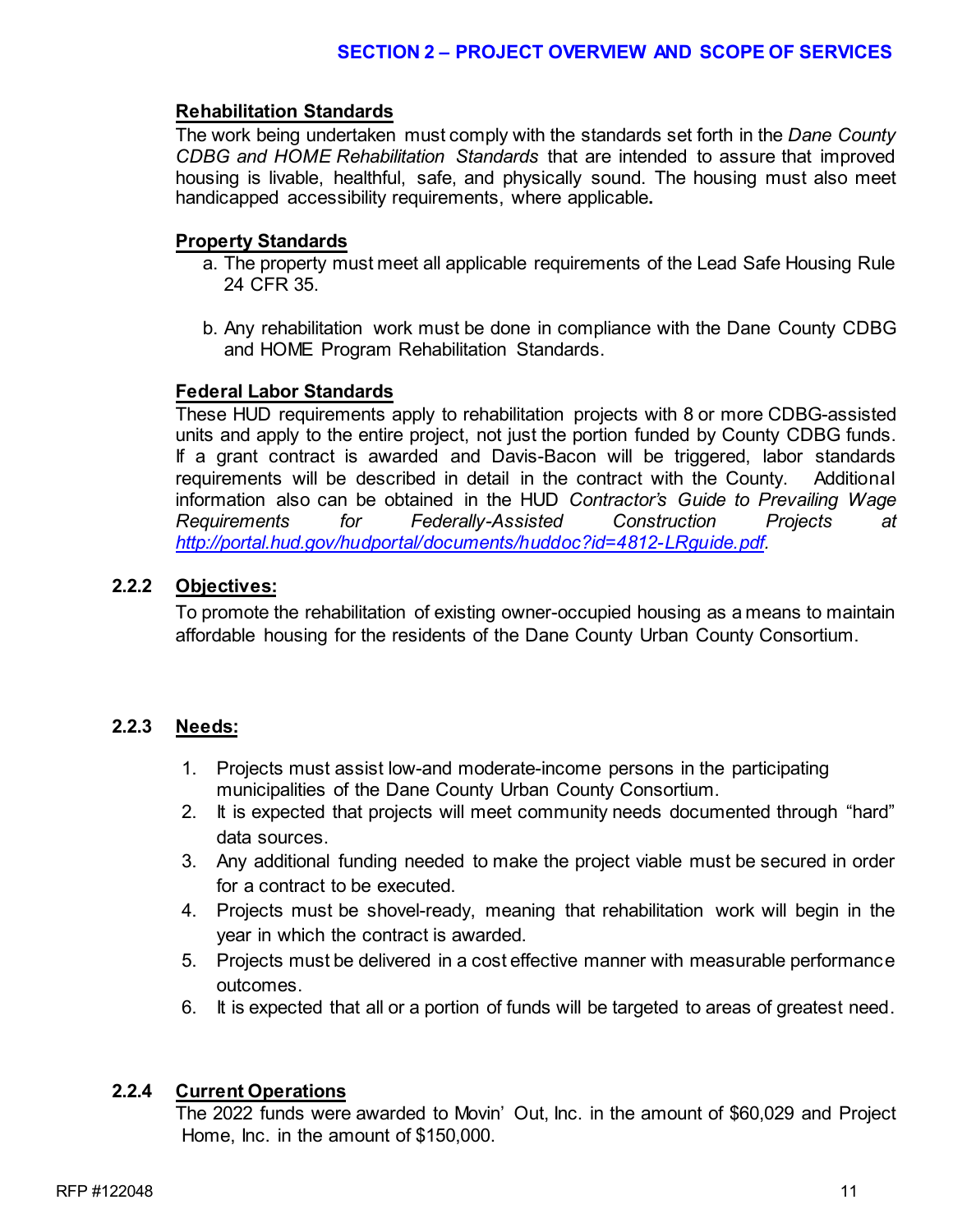#### **3.0 RFP RESPONSE PREPARATION REQUIREMENTS**

Proposals shall be organized to comply with the section numbers and names as shown below. Each section heading should be clearly marked. Graphics may be included. The RFP sections which should be submitted/responded to are:

#### **3.1 Attachment A – Vendor Information**

#### **3.2 Need and Justification**

The project need and justification adequately describes the problem that is being addressed by the proposed project. Statements are substantiated with "hard" data sources. Provides a description of how funds may be targeted to areas of greatest need.

#### **3.3 Beneficiaries**

The application describes the population to be served. Additional points will be given to projects located in census tracts where 47.8% of the population are considered lowand-moderate income.

#### **3.4 Project Approach**

The application provides:

- A detailed description of the scope of work that will be undertaken and a description of how the work will address the identified problems.
- A description of any partnerships that have been or will be formed to ensure the success of the project.
- Plans for notice and the relocation process for tenants, if needed.
- A work plan for how the project/program will be organized, implemented, operated, and administered, and the timeline and milestones from initiation to completion. Work on the project – meaning funds will be spent – will begin in 2023.

#### **3.5 Experience and Qualifications**

The application describes the experience of the organization related to rehabilitation work, performing income documentation for income eligibility, and the experience and qualifications of key staff to be assigned to the project. There appears to be adequate board and management oversight.

#### **3.6 Financial Information**

The application clearly explains and justifies each proposed budget line item and why CDBG funding is required to make the project viable. An explanation of the bases of the cost estimates for the project is included. The budget is realistic. The organization is financially stable. Efforts have been made to secure and to leverage other funding for the project.